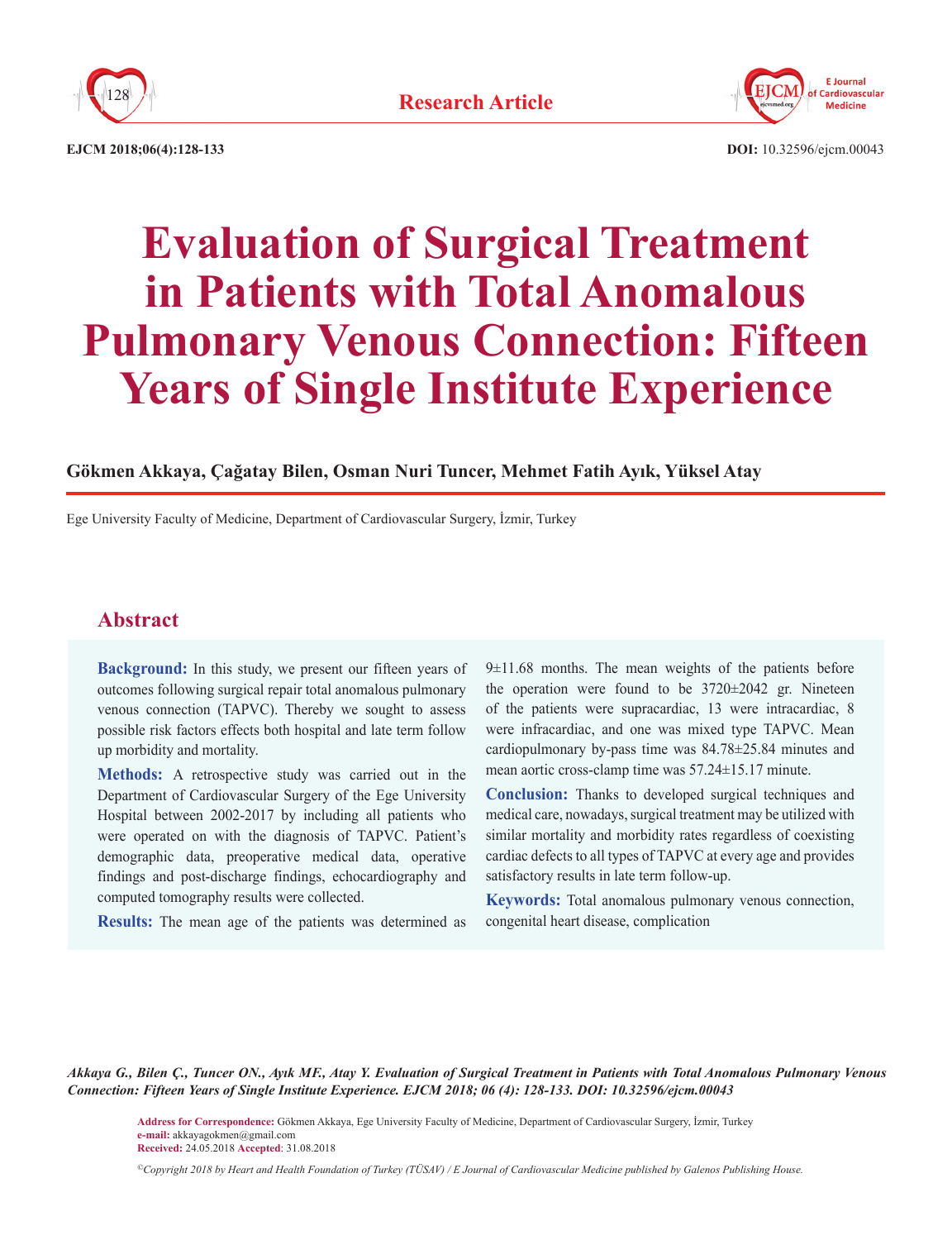



# **Introduction**

Total anomalous pulmonary venous connection (TAPVC) is a distinctly rare disorder and constitutes only  $1-3\%$  among all congenital heart diseases.<sup>(1)</sup> According to level of connection site, it is classified into three main groups: supracardiac, cardiac, infracardiac; or a mixture of these two.

Basically, TAPVC involves various congenital anomalies which have no connection between any pulmonary vein and the left atrium, contrary to usual anatomical development. Embryologically, TAPVC occurs following a defect while common pulmonary vein incorporating into the back wall of the left atrium and maintaining its connection with the cardinal and umbilicovitelline veins. In such cases, all four pulmonary veins connect to the right atrium directly or via a vertical vein.(2) Therefore, right atrium receives the entire pulmonary venous return additively to the systemic venous return. As a result, left atrium receives no blood flow, therefore survival in postnatal life depends on a shunt which provides blood flow towards left side of the heart between atriums by patent foramen ovale or an atrial septal defect.

However, when left untreated, mortality rate in first year may lead up to %78.<sup>(3)</sup> Nonetheless, since the initial successful attempt was reported by Muller et al. in 1951, by the help of developing technologies, advanced surgical techniques as well as improved knowledge in hospital care substantially reduced the complications.<sup>(4)</sup> However, the surgical repair of TAPVC still remains a challenge thereby reported mortality rates ranging between 10- 20% in presence of coexisting cardiac anomalies such as neonatal surgical repair, preoperative pulmonary venous obstruction, mixed anatomic variation, single ventricle physiology, and heterotaxy which are previously indicated as risk factors for poorer outcomes.<sup>(5,6)</sup> Furthermore, TAPVC is associated with lower birth weight, younger gestational age, and intrauterine growth retardation.<sup>(7)</sup>In this study, we present our fifteen years of single institute results, thus we aim to assess the risk factors which are worsening the early and late term results in patients with TAPVC.

## **Materials and Methods**

A retrospective study was carried out in the Department of Cardiovascular Surgery of the Ege University Hospital between 2002-2017 by including all patients who were operated on with the diagnosis of (TAPVC).

The medical data of all patients was collected using the hospital database. A study was undertaken regardless of associated cardiac pathologies of the patients and a total of forty one patients were included in the study.

Patients' demographic data, preoperative medical data, operative findings (operative technique, cardiopulmonary bypass, cross clamp time), hospitalization (duration of intubation, intensive care and hospital stay, usage of nitric oxide, need for extracorporeal membrane oxygenator (ECMO), if the patient is released as open sternum from the operative time until the sternum is closed) and postdischarge findings, echocardiography and computed tomography results were collected.

Patients were divided into four classes using Craig and Darling classification. These are; type 1 supracardiac, type 2 intracardiac, type 3 infracardiac, and type 4 mixed type.

Pulmonary hypertension was classified as grade 0 if the systolic pulmonary pressure was normal, grade 1 if it ranged between 30% 50%, grade 2 if it ranged between 50% 75%, and grade 3 if it was higher than 75% of the systolic blood pressure.

Early operative mortality was defined for deaths during the operation, during hospitalization, and within the first 30 days postoperatively. Complications were defined as those requiring medical treatment and requiring surgical intervention. These are identified such as neurological, respiratory, renal, infection, bleeding, arrhythmia, heart failure and thromboembolic events.

All patients underwent surgery via standard cardiopulmonary by-pass. The surgery was performed according to physiopathology under cold cardioplegia. In supra and infracardiac typed TAPVD patients, pulmonary venous sac was opened and was anastomosed side to side with the morphological left atrium. For cardiac TAPVC;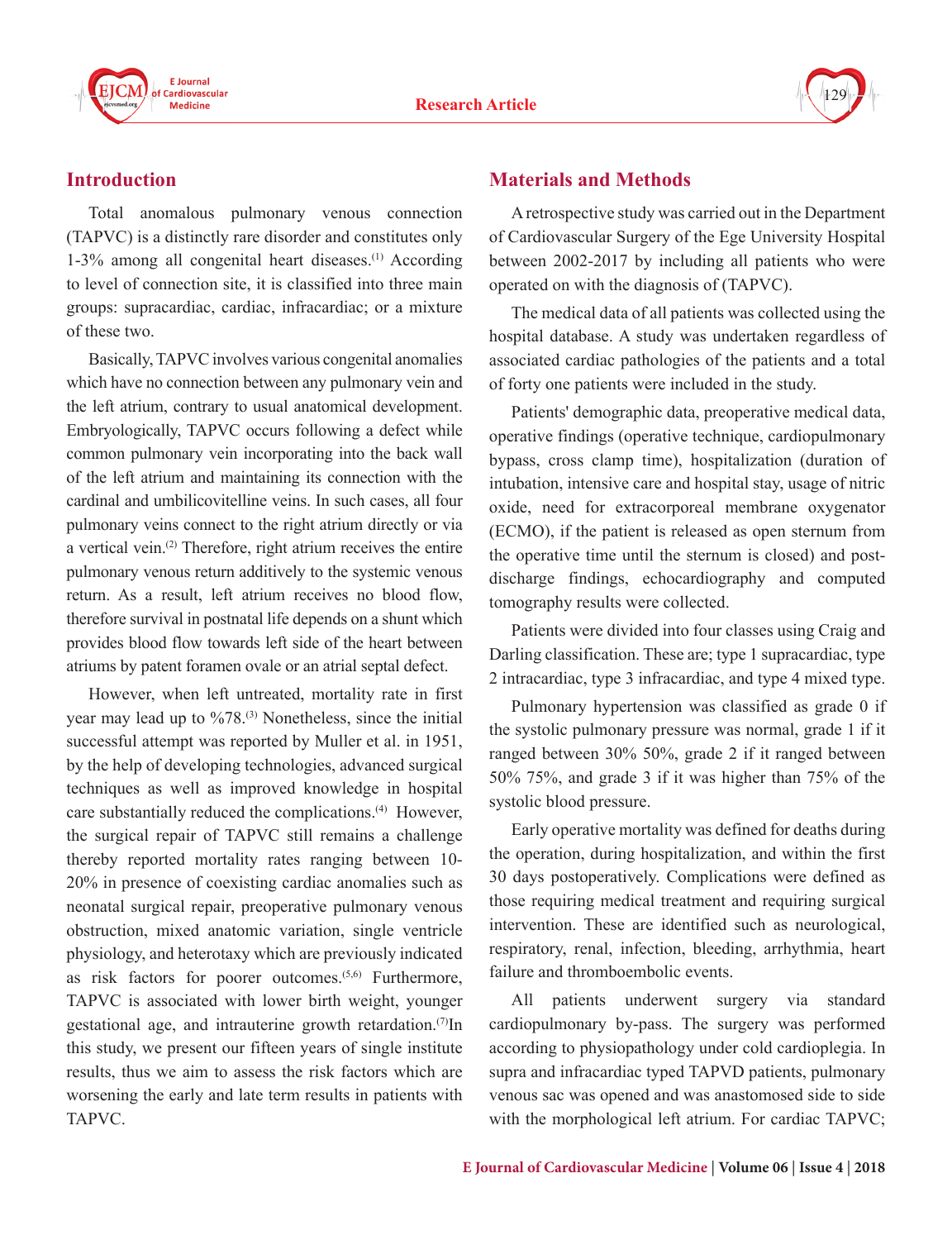



coronary sinus was made unroofed and the atrial septum was repaired as the pulmonary veins remained in the left atrium with pericardial patch. In the mix type; pulmonary veins were anastomosed to the appropriate location of the left atrium due to anatomy.

Late term follow-ups were evaluated on medical charts and data were recorded. All patients were evaluated by transthoracic echocardiography (TTE) on the seventh day, first month and sixth month postoperatively. Patients without pathology were followed up on annual TTE. Cardiopulmonary catheterization was performed aiming to measure pressure to who had a defined pathology in pulmonary venous flow and/or left atrium diameters. The pediatric cardiology and cardiovascular surgeon's council evaluated the appropriate treatment decision.

#### **Statistical Analysis**

All data were presented with mean, standard deviation, median and interval data. Statistical analysis was performed using the SPSS 20.0 program.

## **Results**

The mean age of the patients was determined as 9±11.68 months. The mean weights of the patients before the operation were found to be 3720±2042 gr. 24 of the patients were female and 17 were male.

Nineteen of the patients were supracardiac, 13 were intracardiac, 8 were infracardiac, and one was mixed type TAPVC. The demographic data of the patients are presented in Table 1.

Three patients underwent urgent surgical intervention for the first 24 hours after birth due to hemodynamic instability.

Definite diagnoses of the patients were detected during the operation. The diagnoses of the patients are given in Table 1. All patients were performed with total correction procedure for TAPVC pathology.

ASD repair was performed in all patients after pulmonary venous correction. In addition to these procedures, one patient had a ventricular septal defect

#### **Table 1.** Patient characteristics

| <b>Caracteristics</b>                                                                                                           | Value                                           |
|---------------------------------------------------------------------------------------------------------------------------------|-------------------------------------------------|
| Sex (Male/Female)<br>Age (Months)<br>Wight (gr)                                                                                 | 17/24<br>9±11.68<br>3720±2042                   |
| <b>Pulmonary Vein Anatomy</b><br>Supracardiac<br><i><b>Intracardiac</b></i><br>Infracardiac<br>Mix                              | 19 (46%)<br>13 (31%)<br>8 (19.5%)<br>$1(3.5\%)$ |
| <b>Operative Details</b><br><b>Emergency surgery</b><br>Concomittant surgery<br>Cardiopulmonary bypass time<br>Cross-clamp time | 3(7%)<br>38 (93%)<br>84.78±25.84<br>57.24±15.17 |
| $D_{\ell}$ , $I$ , $CD$ , $I$                                                                                                   |                                                 |

*Data are presented as mean ± SD or number*

closure, emergent patent ductus arteriosus (PDA) division applied to three patients and bilateral bidirectional Glenn shunt procedure was applied to three patients.

All patients who underwent bidirectional Glenn shunt operation had heterotaxy syndrome and unbalanced ventricle.

The right pulmonary veins connected to the vena cava superior while the left pulmonary veins connected to the vena cava inferior together with the pulmonary sac in a patient with mixed TAPVC diagnosis. After three years of follow-up, expansion of the right pulmonary vein was performed due to stenosis in the anastomotic region. Postoperative follow-up for 3 years is not detected in anastomotic stricture and is followed by NYHA class I.

Mean cardiopulmonary by-pass time was 84.78±25.84 minutes and mean aortic cross-clamp time was 57.24±15.17 minute. Average intubation and intensive care unit stay times were measured as 15.9±34.28, 52.97±33.49 hours respectively, and hospital stay was detected 7.26±1.59 in days (Table 2). During the hospital stay and during followup, two patients died of right ventricular failure and one patient died of malignant arrhythmia.

Five patients were admitted to the intensive care unit as an open sternum due to the fact that the heart was edematous and cause of low blood pressure when the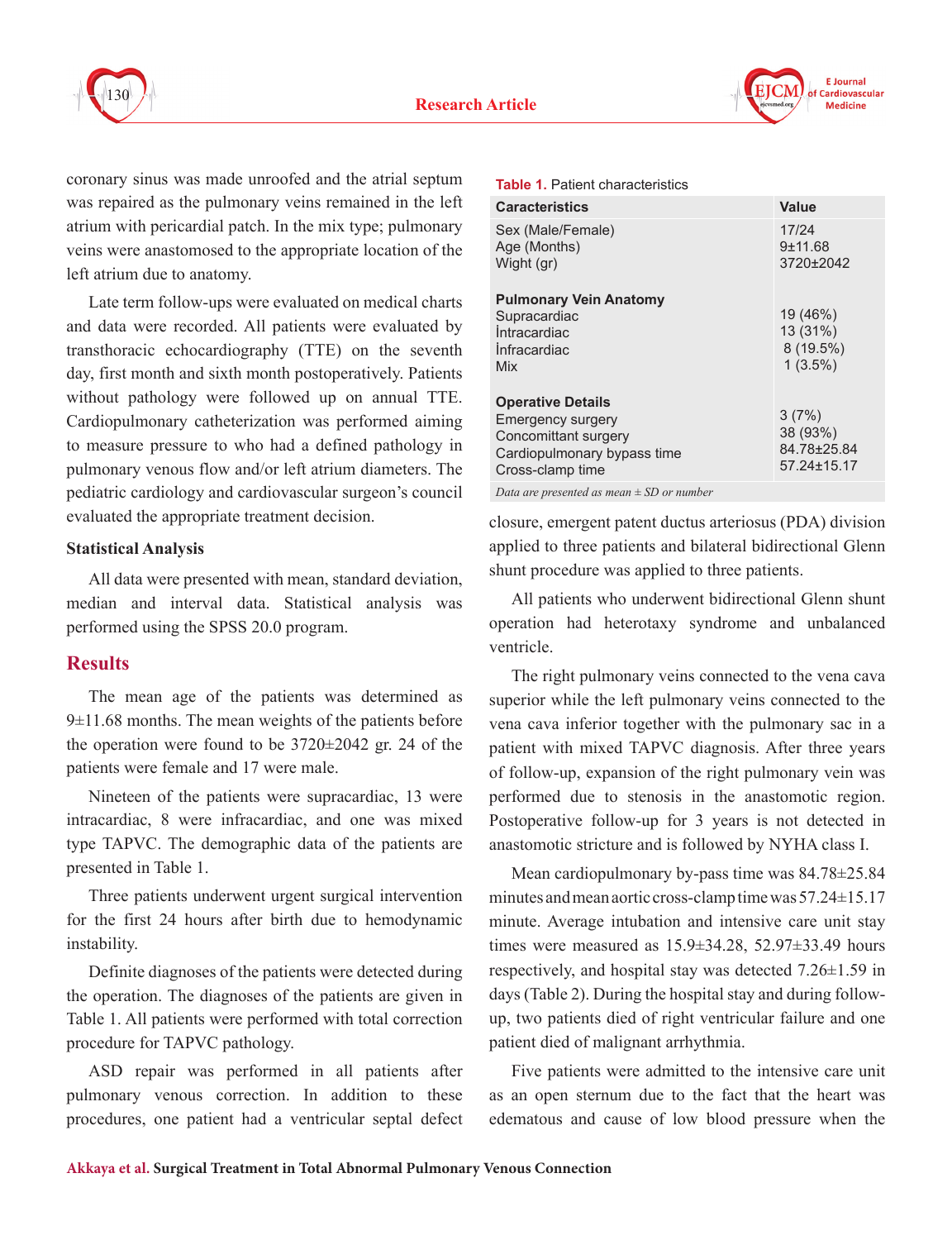



**Table 2.** Operative and postoperative outcomes

|                                               | n                |
|-----------------------------------------------|------------------|
| Duration of ventilation (hours)               | $15.9 \pm 34.28$ |
| Duration in intensive care unit (hours)       | 52.97±33.49      |
| Hospital stay (days)                          | $7.26 \pm 1.59$  |
| <b>Complications</b>                          | 14 (34.1%)       |
| Hemorrhagea                                   | 2                |
| Arrhythmia                                    | 1                |
| Phrenic palsy                                 | 1                |
| Failure to extubation                         | 3                |
| Delayed sternal closure                       | 4                |
| Nitric oxide therapy                          | 3                |
| <b>Hospital mortality</b>                     | $3(7.3\%)$       |
| Malignant arrhythmia                          | 1                |
| Right ventricle failure                       | $\overline{2}$   |
| Data are presented as mean $\pm$ SD or number |                  |

sternum closure is tried. The sternum of all patients was closed at the end of 48 hours postoperatively. One patient developed perioperative left ventricular failure.

In case of failure to release from cardiopulmonary bypass device the patient was followed by intensive care with ECMO. Due to no need of ECMO support anymore, it was terminated at the sixtieth hour postoperatively.

Three patients who were followed up for preoperative grade 2 pulmonary hypertension began to undergo inhaled nitric oxide treatment due to the persistence of postoperative pulmonary hypertension and extubation difficulty. Following terminating nitric oxide therapy, two patients were extubated at the hour postoperative forty eight. A tracheostomy procedure was performed to a patient with the reason of extubation difficulty. Postoperative complications patients are presented in Table 2.

## **Discussion**

Although, surgical treatment of TAPVC provides acceptable hospital mortality rate and satisfactory outcomes in long term, patients with single ventricle physiology, presence of high degree pulmonary venous obstruction and heterotaxy syndrome still remain a challenge.<sup>(8)</sup> In current era, a continuous improvement is reported in both mortality and morbidity rates in contemporary articles.

In accordance with the recent articles which stated a mortality rate between 5-13%, we had mortality in 3 patients (7.3%).(8-11) Consequences of great collaboration in congenital heart-team such as more accurate preoperative diagnosis, development of preoperative stabilization and control of pulmonary hypertension by the administration of pulmonary vasodilators in the pre- and postoperative therapy, advanced operative techniques, and earlier operative approach contribute to achieve distinctly better results. $(10)$ 

Within this study, thereby presenting our single center outcomes of TAPVC following surgical correction, sought to determine possible risk factors causing late term complications and reoperation. Our study includes 41 patients with the diagnosis of TAPVC and has no excluding criteria. Previously, various factors have been associated with increased mortality rate, especially weight at operation  $($   $\leq$  3 kg), use of deep hypothermic circulatory arrest (DHCA) and prolonged aortic cross clamp (ACC) clamp time  $($ >60 minutes).<sup>(9,10,12)</sup>

There are controversies about the usage of DHCA, though most writers accepts it as a risk factor while some others including Lincoln et al. and Kirshbom et al. support the opposite. $(12,13)$  Particularly, we tried to avoid DHCA utilization; for this aim, when necessary, a vent cannula was placed into pulmonary venous sac for to keep the surgical field bloodless and paid maximum attention to complete the repair below an hour. Nevertheless, our mean ACC time was around 60 minutes. On the other hand, despite there was no significant difference, both CPB and ACC times were higher in mortality observed patients. However, we are in opinion that avoiding these factors helped us to achieve an admissible mortality rate.

On the other hand, mix type TAPVC often related to poorer outcomes.(4) Unfortunately, our serial includes negligible quantity of -only one- patient with this diagnosis, thus it is hard to deduce sufficient results in the absence of adequate number of patient. However, a patient who underwent reoperation due to the pulmonary venous stenosis had mix type TAPVC. Our case had a significant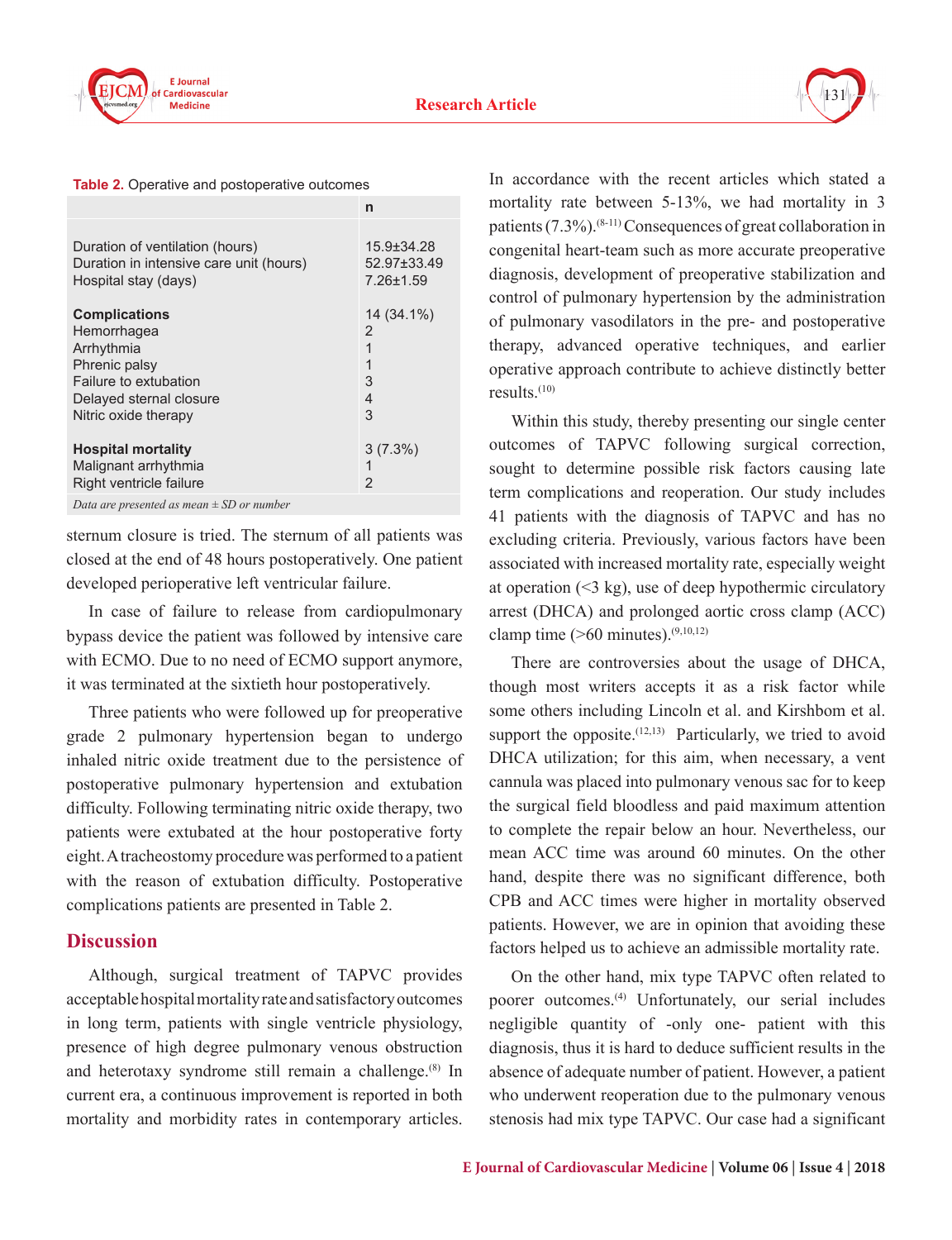

**F** Journal Cardiovascular **Medicine** 

stenosis at the anastomosis site of right pulmonary veins, hence required reoperation following three years after initial surgical approach. Afterwards, there was no remarkable gradient measured in aforementioned patient during last three years.

Khan et al. conducted a multi institutional study containing 65 centers and overall 261 patients. $(15)$  The purpose was to assess the surgical outcomes in patients with heterotaxy syndrome. At the end, they declared increased mortality among patients with functionally univentricular physiology and heterotaxy syndrome. Various authors have confirmed that associated heterotaxy syndrome are worsening the survival.(16-18) Nonetheless, need of postoperative extracorporeal membrane oxygenation, reoperation necessity for pulmonary vein stenosis and duration at hospital values were similar between groups. Moreover, they also did not observed a difference in patients who underwent emergent surgery within first 48 hours of birth.

Five patients of us were in single ventricle physiology and all had heterotaxy syndrome. The surgical process was completed by applying the bidirectional cava-pulmonary shunt. Three of them required urgent repair and those had concomitant PDA, therefore division was utilized. There was either mortality or need of ECMO support in this subgroup which is consisted of patients with heterotaxy syndrome/single ventricle physiology. The fact that remains that despite our results showing no difference in patients with heterotaxy syndrome, a comment should be made considering the sample size. Furthermore, outcomes of 3 patients with urgent surgical repair have to be evaluated in the same manner.

Some novel techniques have been recommended to prevent neointimal hyperplasia occurrence localized at the anastomosis site. For instance, a suturless technique that causing somewhat less trauma to the pulmonary vein and minimizes distortion risk at the anastomosis site has been reported by numerous authors albeit long-term surgical outcomes are unclear yet.<sup> $(19)$ </sup> Considering the suspects on this issue we are not tent to disuse the conventional method in favor of suturless technique imminently.

Nakayama et al. have identified possible risk factors for mortality regarding their cohort involving total 207 patients.20 They determined that body weight under 2.5 kgs was related to increase mortality. However all of our patients were weighing over that cut off value. Darling classification was performed in this study likewise we did. They determined that the type of TAPVC mostly class III and IV influence the early surgical outcome. As we mentioned before, revealed relation between mix type (IV) and improved mortality, contrary to usual knowledge, our cases that observed mortality were separately divided into class I, II and III for each.

Study of Karamlou et al. has to be a feature of unique entity thereby they have evaluated the effects of specific drugs in the immediate postoperative period in addition to mostly examined demographic data and operative factors. (9) Those were milrinone, epinephrine, and nitroprusside. Moreover, low cardiac output was defined as the main cause of early postoperative death, as in prior articles which highlighting the underlying rationale for increased use of inotropic agents. Due to the right cardiac failure in two cases and one with malign arrhythmia, we had total three early mortalities. However, we had to administer three patients nitric oxide therapy due to pulmonary hypertension and failure to extubation. Subsequently, two were able to extubate while the rest one needed a tracheostomy for prolonged intubation time.

This study includes some limitations due to a character of retrospective design. Moreover, our patient characteristics and associated anomalies were various and did not show equal distribution, therefore a healthy statistical analyze could not be performed. For these reasons, further prospective, controlled investigations should be performed involving large group of patients on this issue.

To sum up, the literature seems to be failed to build up a consensus about to determine definite predictive factors for mortality and morbidity in patients with TAPVC. Even, in large cohorts from multi center findings concerning long term results may be confusing. Developing in surgical